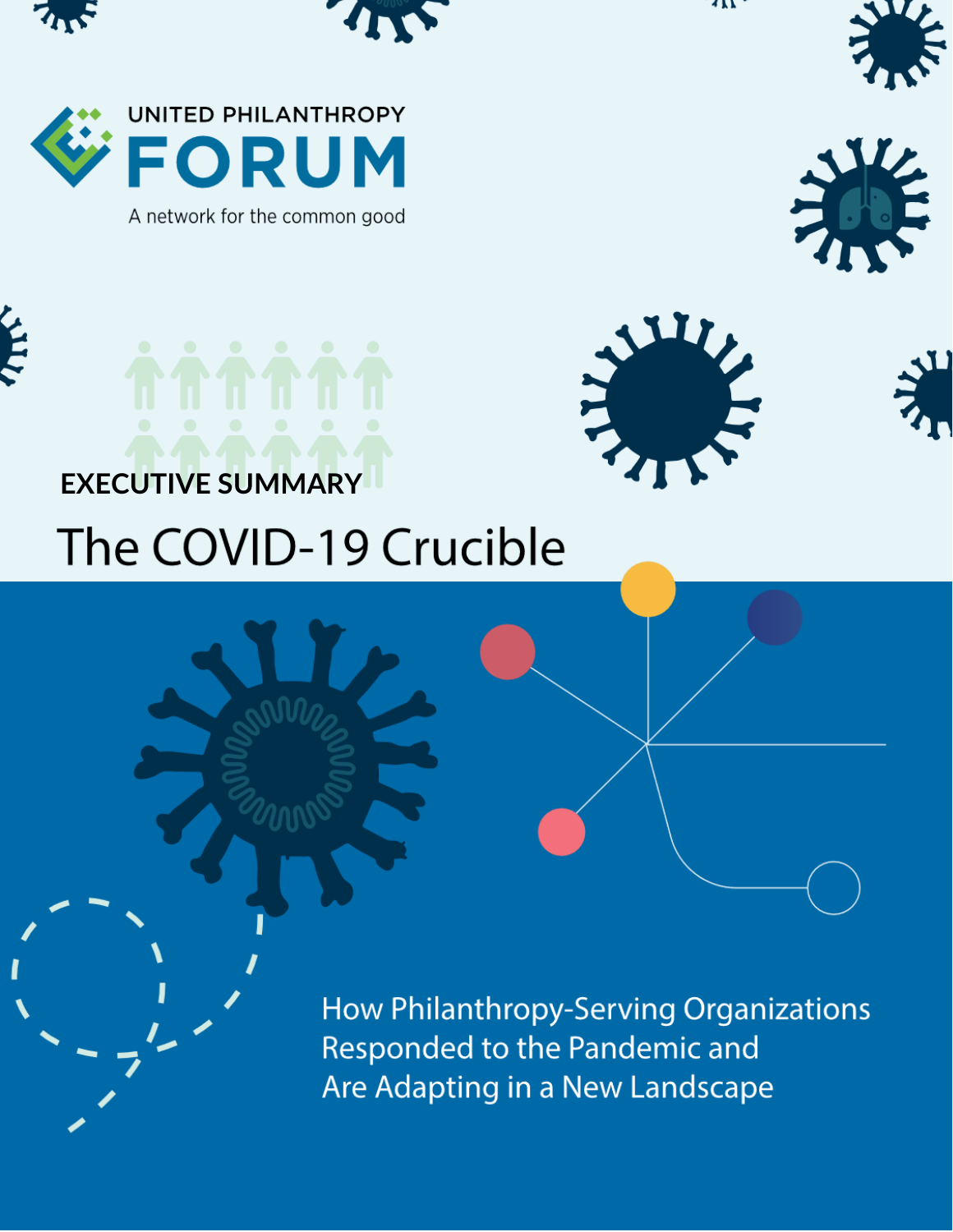e often hear about the accelerating pace of change. Every era seems to grapple with it, and in every era there's a tendency to think change is happening faster than ever—and it probably is. But what is the COVID-19 pandemic if not the ultimate proof of that concept? This has been disruption at its swiftest and least predictable. In a matter of weeks, office environments went remote, work went virtual, and in-person interaction ceased. Self-care became the watchword and social isolation the norm. While much of the everyday business of society slowed to a crawl, funders had to pick up the pace, as communities were suffering and the public and nonprofit institutions that support them were pushed to the brink. All this took place in an atmosphere of fear, uncertainty, political turmoil and scarce information. W

Philanthropy-serving organizations (PSOs) were seemingly made for this test. A formalized network was in place. Connections that had already existed among members of United Philanthropy Forum solidified into joint responses. Past forays into public policy had seeded relationships that bore immediate fruit in the form of emergency cross-sector calls and responses. Ongoing work on equity gave leaders lenses to see and share how the pandemic was affecting marginalized communities and act on their behalf. PSOs' long track record as trusted sources of information made it clear where to go to hear the latest. Out of existing networks grew tight-knit communities of practice.

**PSOs' long track record as trusted sources of information made it clear where to go to hear the latest. Out of existing networks grew tight-knit communities of practice.**

Among the myriad shifts experienced by PSOs in the wake of the pandemic, a few stood out.

- **Going virtual with their membership was seen as a game changer.** In some ways, it made the game harder. How to create the same threedimensional experience—the spontaneous and informal interactions that happen in person, a sense of belonging and make things human—on a flat screen? But there were benefits, too. Programs became more accessible. Geographic barriers were bridged in an instant. The frictions of car and air travel disappeared. PSOs' members were able to bring up questions, share resources, and find connections in real time through chat features.
- **For these and other reasons, PSOs found that the pandemic ushered in a new era of member engagement and perception of value.** Thrust into a whirlwind, funders often looked to PSOs as the anchor. "We engaged as many members in one quarter as we had in the previous two years," one PSO leader said. "Our members feel closer to us, and we feel closer to our members," another leader reflected a few months into the lockdown.
- **In uniquely urgent circumstances, isolation begat collaboration.** The pandemic appeared to accelerate the shift in PSOs toward more collaborative learning and collective action. Funds were mobilized. Work with government partners increased. Advocacy efforts took hold. Peer cohorts on issues like racial equity, public health, and crisis communications intensified their work. At the same time, while the pandemic made collaboration imperative, the new virtual medium made it harder to do.
- **Life in the wake of COVID-19 drove innovation.** Many PSOs experimented with new moves. One leader likened the shift to becoming more like advocacy organizations bold, nimble, focused on action. "Pop-up" strategies and "open mic" sessions were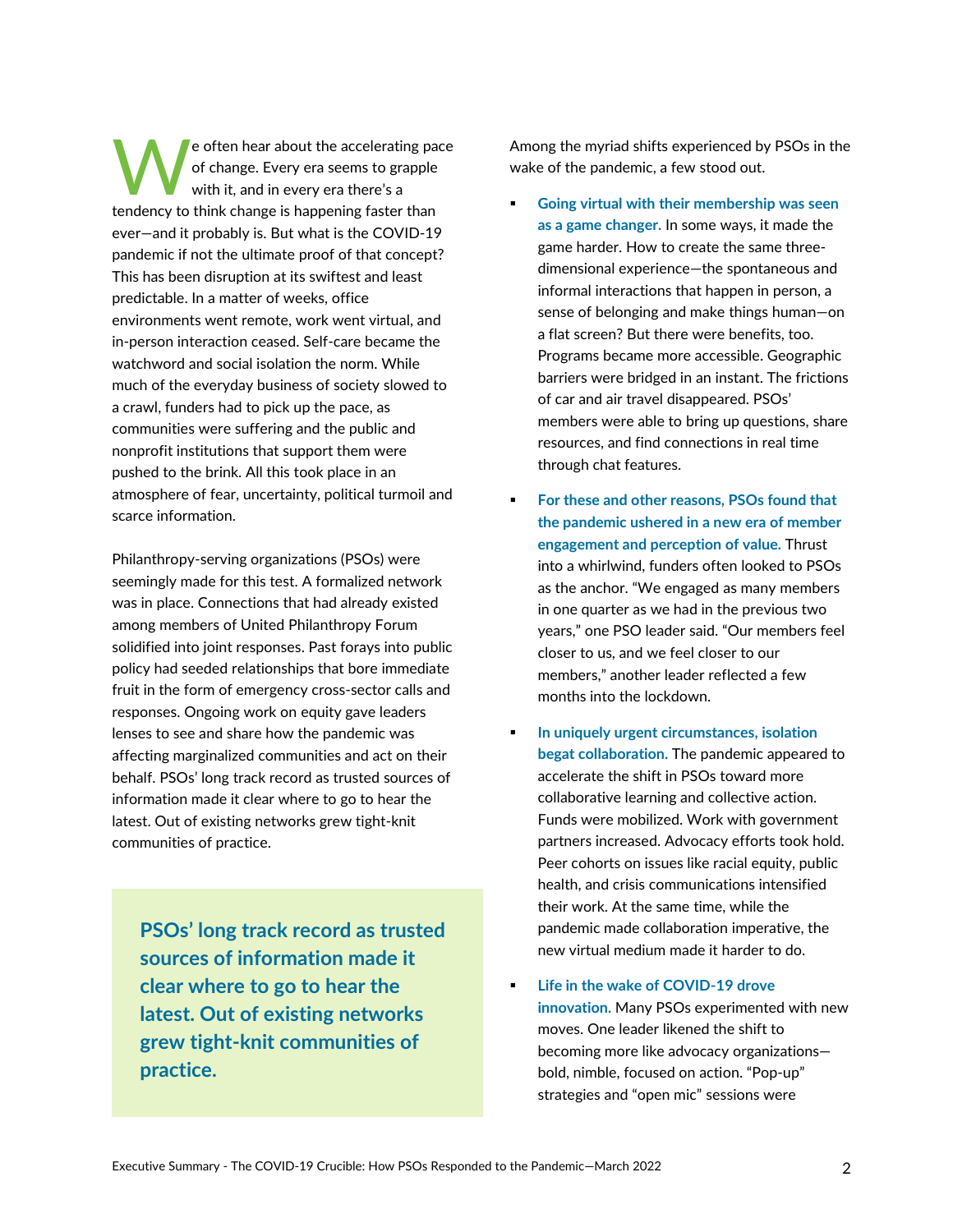devised. New streams of work on programrelated investments and impact investing were developed. Staff members were thrust into new roles. Organizational cultures changed.

 **As people found themselves working harder and faster to navigate new and unfamiliar territory, they increasingly took a step back to create space and grace with each other.**  Bounced around by the rapids, they needed time to get to the riverbank and reflect. Creating that unstructured open space can be counterintuitive for conscientious practitioners who want to be sure programs are designed thoroughly enough that people feel they're getting their money's worth. And a tendency toward over-scripting can be a common hazard, particularly in virtual settings, where order feels at a premium and looseness in design can feel like a waste. But sometimes just getting the chance to talk and share is exactly what people are seeking, especially during a traumatic time. As the lockdown persisted, PSOs began to make more time for check-ins and more space for self-care.

> **Many PSOs experimented with new moves. One leader likened the shift to becoming more like advocacy organizations—bold, nimble, focused on action.**

### **Looking Back**

PSOs took on an array of activities to respond to the pandemic and became vital hubs for philanthropy for their foundation members and other partners.

• **Almost immediately after the pandemic hit, PSOs began convening funders to create a space for them to connect, reflect and collaborate.** 92% of PSOs hosted regular member calls and conducted virtual convenings focused on specific issues related to the pandemic.

• **Most PSOs became instant information aggregators and hubs for funders and others**, with 87% of PSOs serving as a clearinghouse for funders' pandemic responses and other critical data and information. Nearly every PSO developed a resource page on their websites, sharing updates from the field, information about response funds, insights from the sector and learning opportunities.

PSOs also took on critical external roles, often working with business, nonprofit and government partners. For many PSOs, this represented a new or expanded area of work for them.

- **Two-thirds of PSOs partnered with those in sectors outside philanthropy (government, nonprofits, business, etc.)** as part of their COVID-19 response efforts. In particular, the pandemic prompted many PSOs to engage with government in new and innovative ways.
- **More than half (54%) of PSOs mobilized funding** for communities most impacted by COVID-19, often housing and managing collaborative funds for pandemic response. For many PSOs this was a new role for them.
- **Many PSOs led advocacy and policy efforts regionally and nationally**, with 57% of PSOs issuing policy or advocacy statements (calls to actions, policy positions, etc.) and 45% of PSOs advocating for COVID-related legislation at the local, state and/or federal level.
- **BIPOC-led PSOs with a long history of centering racial equity were key leaders** in being advocates for centering racial equity and fighting against racism in philanthropy's response to the pandemic.

#### **Looking Forward**

During the inquiry for this project, one consistent theme heard from PSO leaders was there's no going back. Leaders not only recognized that the postpandemic landscape in which PSOs and the philanthropies they serve now operate has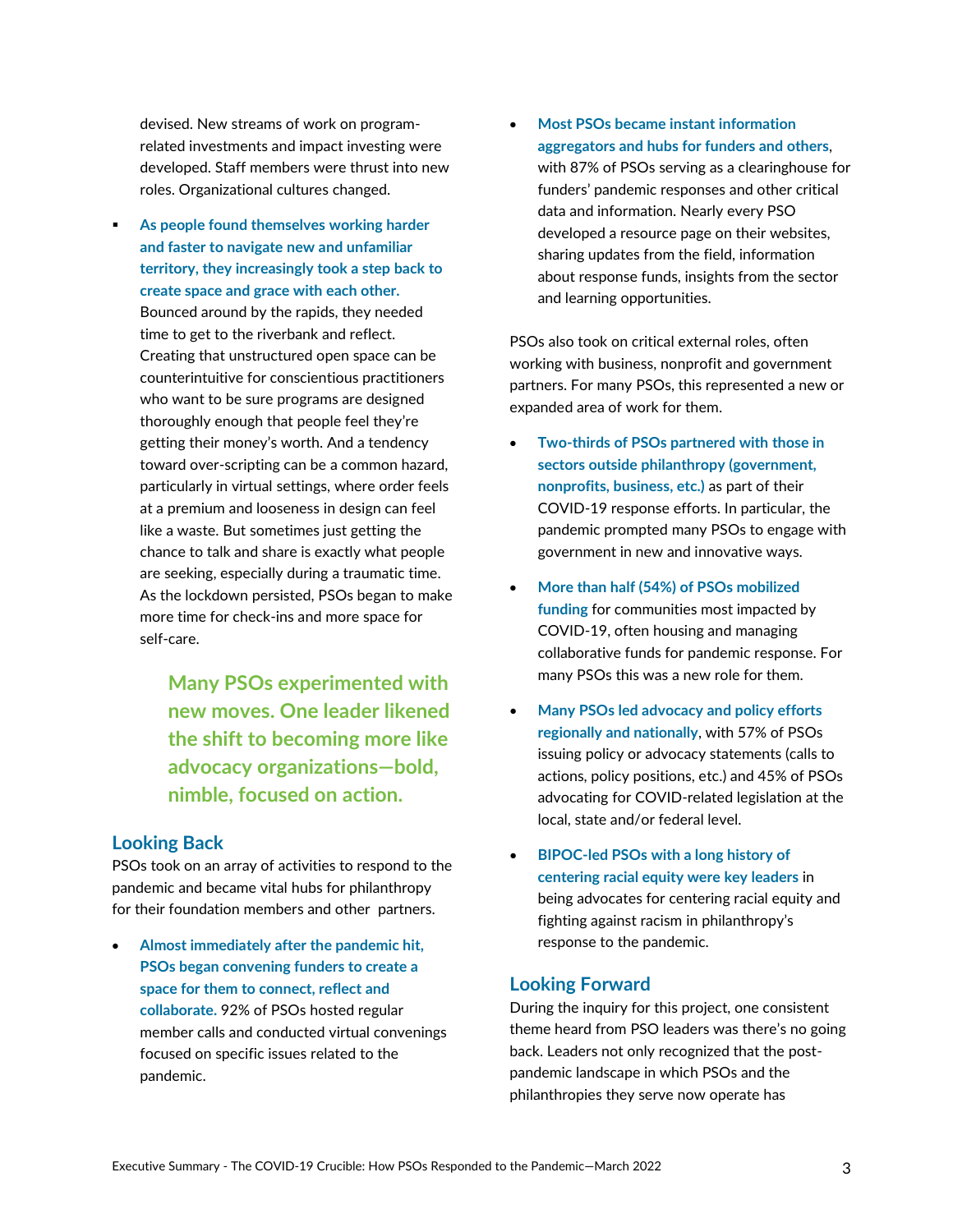fundamentally changed. They also acknowledged how much their organizations have changed, and they emphasized that those evolutions should be named, celebrated and extended. There are numerous learnings from PSOs' response to the COVID-19 pandemic that can have implications for the future work of PSOs themselves and for the broader philanthropy sector. Here are some key learnings for the sector:

• **PSOs have become more transformative, less transactional:** PSO board and staff leaders increasingly think and talk about their PSO as a unified community rather than an organization and its members. In turn, more PSOs are approaching member financial support as investments in mission-critical efforts rather than dues in exchange for services. This shift parallels the increasing emphasis on PSOs' networking (collaborative level of work) and advocacy (collective level of work) roles during the pandemic. Members still looked to PSOs for information and resources, but they also saw PSOs as platforms for leadership and action, in the sector and beyond.

> **The pandemic was a case study in the power of networks in responding to a crisis—and the need to build those networks in advance.**

• **A central focus on racial equity and** 

**accountability:** Leaders of PSOs increasingly recognize their important role in pushing philanthropy to center equity—racial equity in particular—in its work, practices and policies. The pandemic and its effects put the issue of racial equity in sharp relief. For many leaders, the racial equity conversation is ultimately an accountability conversation. How can philanthropy hold itself accountable to its values, to taking the kinds of actions it expects from those it funds, to reckoning with power dynamics in the sector, and to generally meeting this moment? And PSOs are increasingly recognizing their potential roles in holding accountability conversation.

- **New kinds of bold PSO leadership:** Outside the philanthropy sector, this leadership is taking the form of increasing numbers of partnerships, with government but also the private sector. These partnerships multiplied and intensified in response to the pandemic and show no signs of going away. Inside the philanthropy sector, PSOs are stepping up to a unique challenge: finding the right balance between holding the whole and moving the whole. How to meet members where they are and then support them on a journey, whether on racial equity, public policy engagement or trust-based philanthropy? How to take a strong stand while keeping a big tent?
- **A renewed focus on networks:** The continued nurturing of PSO networks and their peer-topeer connections is vital to philanthropy. The pandemic was a case study in the power of networks in responding to a crisis—and the need to build those networks in advance.